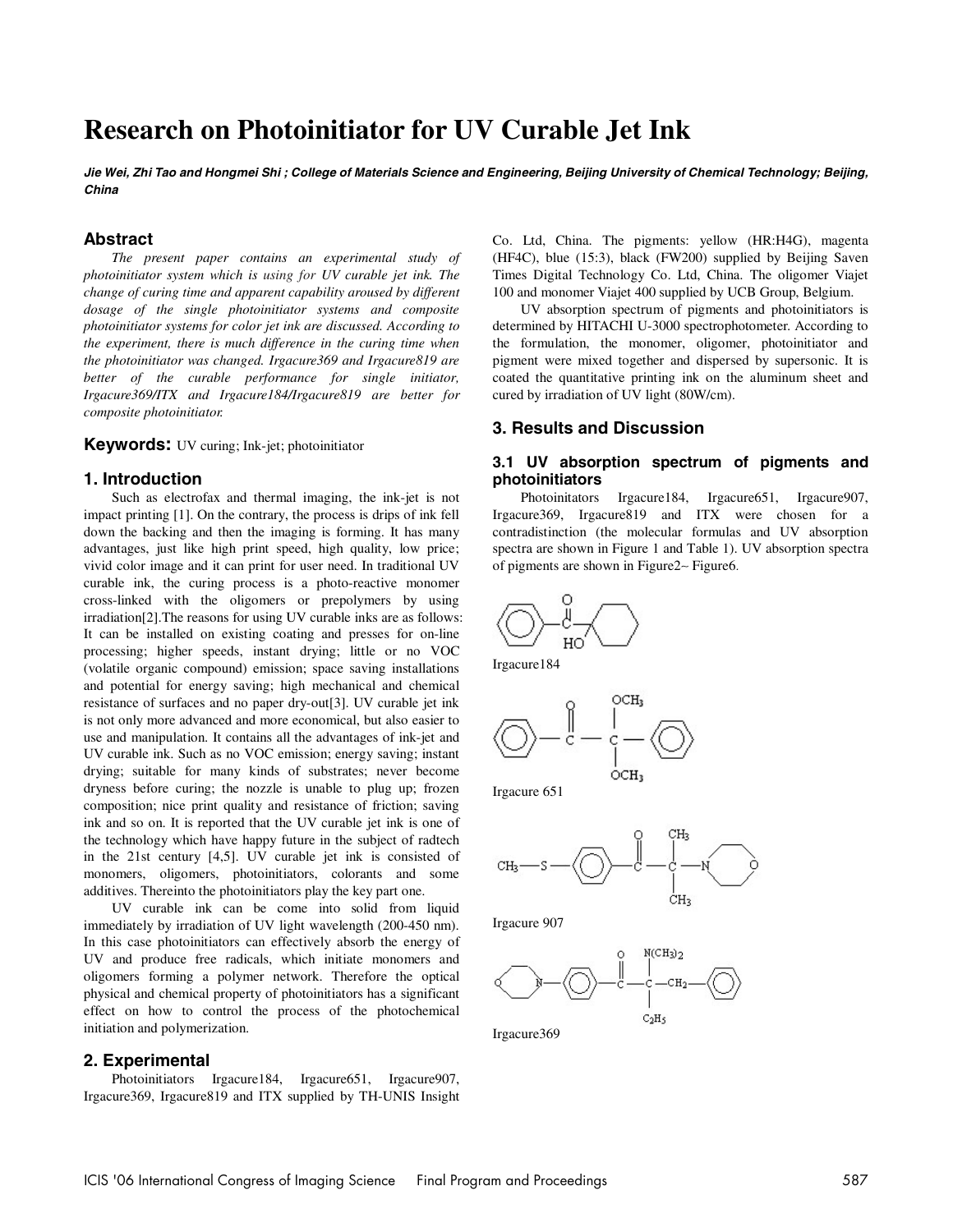

Irgacure819



**Figure 1.** Schematic diagram of photoinitiators

**Table 1. Absorption Spectra of Photoinitiators** 

|      | Absorption peak(nm) | Largest        |
|------|---------------------|----------------|
|      |                     | Wavelength(nm) |
| 1184 | 240-250,320-335     | 246,333        |
| 1651 | 240-270,315-360     | 254,337        |
| 1907 | 220-245,260-325     | 232,307        |
| 1369 | 230-250,324-335     | 233,324        |
| 1819 | 360-370,405         | 370,405        |
| ITX. | 240-270,380-430     | 258,382        |



**Figure 2.** UV absorption spectrum of magenta HF4C



**Figure 3.** UV absorption spectrum of blue 15:3











**Figure 6.** UV absorption spectrum of black FW200

#### **3.2 Photoinitiator selection for Magenta UV curable jet ink**

Magenta UV curable jet ink was prepared with different photoinitiators and the curing speed were determined. The results are shown in Figure 7.

As show in Figure 7, the curing time of Irgacure369 is less than other photoinitiators in single initiator system. Because there are two weak absorptions at 200nm-300nm and 400nm-450nm for mangenta. Irgacure369 just has absorption here, and its largest wavelength is longer than others. It matches with lamp sources emission spectrum. Therefore this kind of photoinitator has the highest curing speed. The curing time of Irgacure369/ITX was less than others in composite initiator system and Irgacure369. Because the largest wavelength of ITX is longer and eliminate smooth coefficient of ITX is greater than others.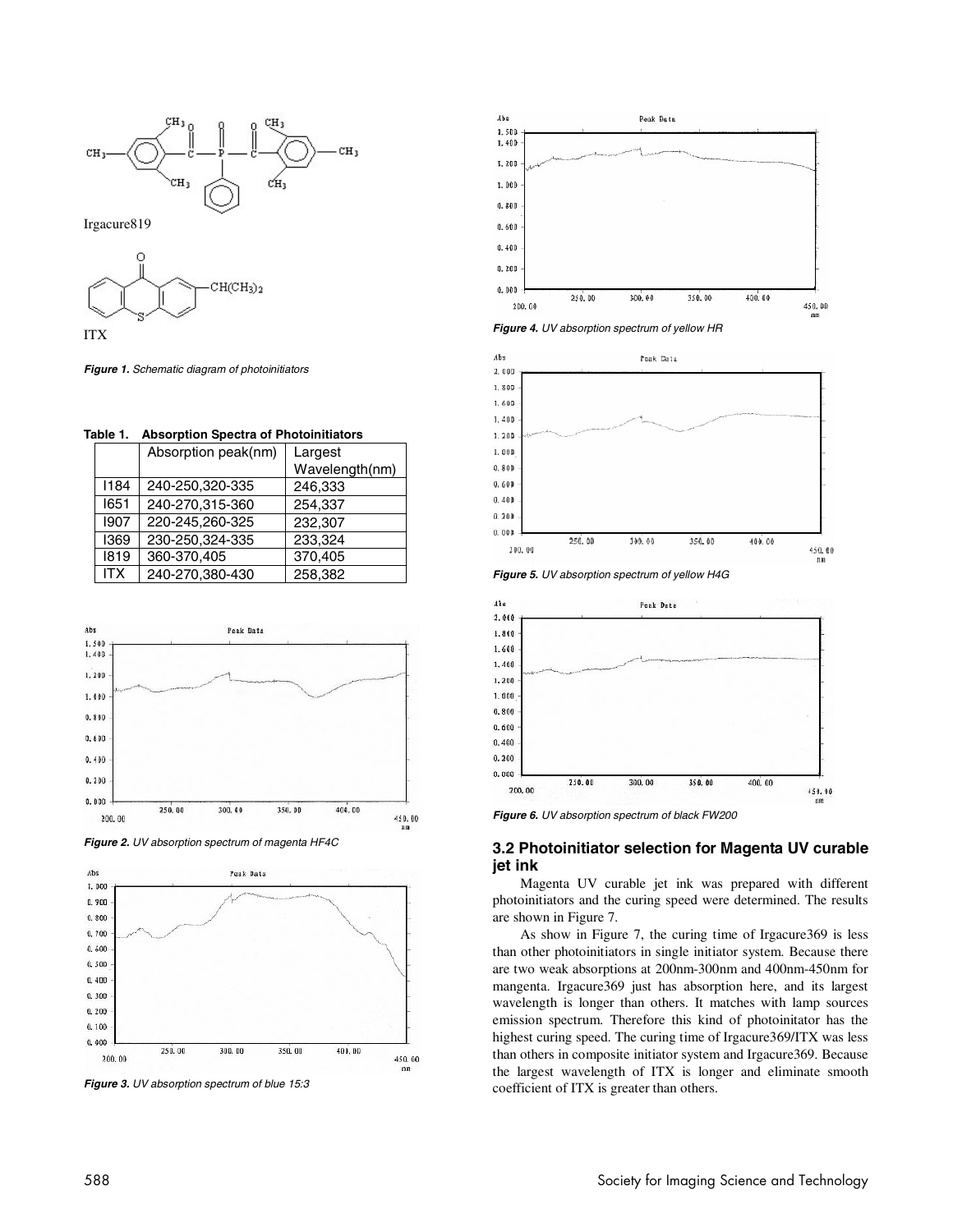

**Figure 7.** Curing time vs. initiator for magenta

#### **3.3 Photoinitiator selection for blue UV curable jet ink**

Blue UV curable jet ink was prepared with different photoinitiators and the curing speed were determined. The results are shown in Figure 8.

As show in Figure 8, the curing time of Irgacure369 and Irgacure819 were less than other photoinitiators in single initiator system. Because there are two lower absorptions at 200nm-300nm and 400nm-450nm for blue pigment. Irgacure369 and Irgacure819 just have absorption here, and the largest wavelength are longer than others. The curing time of Irgacure369/ITX was less than others in composite initiator system and Irgacure369. Because the largest Wavelength of ITX is longer and eliminate smooth coefficient of ITX is greater than others.



**Figure8.** Curing time vs. initiator for blue

## **3.4 Photoinitiator selection for yellow UV curable jet ink**

Yellow UV curable jet ink was prepared with different photoinitiators and the curing speed were determined. The results are shown in Figure 9.

As show in Figure 9, the curing time of Irgacure369 was less than other photoinitiators in single initiator system. Irgacure369 just has absorption here, and its largest Wavelength is longer than others. It matches with lamp sources emission spectrum. The curing time of Irgacure369/ITX was less than others in composite initiator system, and it was faster than Irgacure369. Because the largest Wavelength of ITX is longer and eliminate smooth coefficient of ITX is greater than others. Besides Composite initiators were prior to single initiators in curing time, because UV absorption spectrums of HR and H4G locate in 350nm two sides (Figure 4, Figure 5) and Composite initiators situate here each other.



**Figure 9.** Curing time vs. initiator for yellow

#### **3.5 Photoinitiator selection for black UV curable jet ink**

Black UV curable jet ink was prepared with different photoinitiators and the curing speed were determined. The results are shown in Figure 10.

FW200 had a strong absorption for both the visible and UV light. It was hardly can be permeated by light. But this kind of pigment had a faintish absorption below the wavelength of 300nm. In other word, there was a "spectrum window". The curing speeding of yellow UV curable jet ink can be improved very much by use of these "spectrum windows" availably.

As show in Figure 10, the curing time of Irgacure819 was less than any other photoinitiators in single initiator system. And the curing time of Irgacure907 was slower because Irgacure907 has not absorption below 300nm; however, Irgacure819 has absorption below 300nm. And largest Wavelength of Irgacure819 reaches 450nm. It is important that Irgacure819 breaks up four active free radicals, their reaction are supernal. The curing time of Irgacure184/ Irgacure819 was less than others in composite initiator system, because their UV absorptions take effect mutually in different weak absorption of pigment**.**